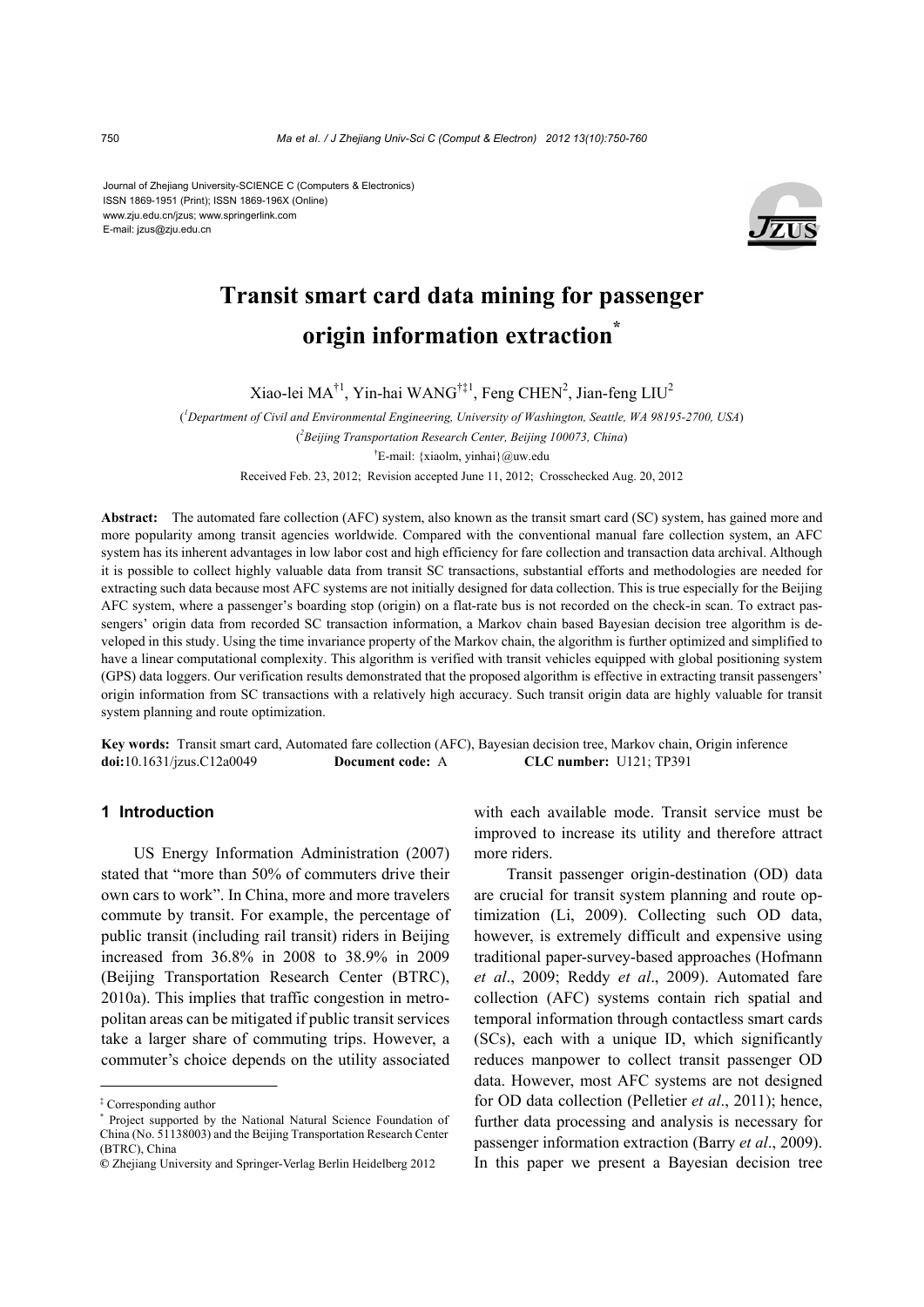based statistical approach to infer the passenger origin from the imperfect SC transaction data, which is the first step for the transit OD estimation technique.

The remainder of this paper is organized as follows. First, the potential problem with the Beijing AFC system is fully described. Then, we briefly discuss relevant studies in transit OD estimation methods for entry-only AFC systems. This is followed by a novel Markov chain based Bayesian decision tree algorithm which is proposed to infer passenger origin data based on the existing smart data characteristics. This algorithm is verified in the next section using global positioning system (GPS) data with a detailed result analysis. Conclusions of the study are made at the end of this paper.

# **2 Problem statement**

In May 10, 2006, the Beijing Transportation Corporation started to issue the Beijing Transportation SC to transit riders. If a user pays the transit fare with the SC, up to 60% discount can be received. Such a large discount quickly stimulated the use of SCs. In 2010, more than 90% of the transit users paid for their transit trips with their SCs (BTRC, 2010b). There are a total of 16 million SC transactions every day. Among these transactions, 52% are from flat-rate bus riders. This implies that the OD information for flat-rate bus riders is essential to form the complete OD matrix of Beijing transit riders. All SC transactions are archived in a database at the BTRC, China. The high market penetration rate and tremendous daily transactions ensure a great data source, and present challenges for the transit rider OD extraction as well.

The transit rider OD matrix can potentially be extracted from the SC transaction database. However, this is not a straightforward task. Two major challenges must be addressed to obtain good quality OD data. The challenges originate from the design of the SC scan system for the flat-rate buses. Since passengers pay a fixed rate to the flat-rate buses, only check-in scan is considered necessary in SC scan system design (Zhao *et al*., 2007). Compared to the distance-based fare bus riders, flat-rate bus users do not have check-out records. This creates the first challenge in the OD extraction: where does a passenger get off a flat-rate bus? Furthermore, the scan

system does not save the location or direction information on check-in scans and this creates the second challenge: where does a passenger get on a flat-rate bus?

The two challenges induce two very interesting research topics: (1) how to identify the transit stop ID for a check-in scan and (2) at which transit stop does the passenger get off the flat-rate bus? Given the fixed route of transit vehicles, known distance between stops, and transaction records stored in the database, including SC ID, route number, driver ID, transaction time, remaining balance, and transaction amount, it is possible to estimate a flat-rate bus user's check-in and check-out stops through data mining and data fusion techniques. However, the accuracy of the extracted OD data depends largely on the quality of the data processing algorithms (Zhang, 2002).

Many cities in China employ the SC system for transit services. Almost all the systems suffer from the same problem as the Beijing system. A solution for passenger boarding and alighting information extraction will be beneficial to most transit agencies in China. This paper focuses on the first challenge to identify the transit stop ID for a check-in scan. A Markov chain based Bayesian decision tree algorithm is developed to resolve this problem.

# **3 Related works**

Many OD matrix inference approaches have been investigated over the past years. Research on Metropolitan Transit Authority (MTA)'s MetroCard system in New York City (Barry *et al*., 2002; 2009) revealed the feasibility of station-to-station OD matrix generation in the entry-only AFC subway system. Zhao *et al*. (2007) and Rahbee (2009) proposed a transit OD matrix estimation algorithm for originonly AFC data from the Chicago Transit Authority rail system. However, their algorithms primarily focus on the rail system, where boarding at fixed stations is easier to locate than in bus transit systems. Pelletier *et al*. (2010) undertook a thorough literature review on transit SC data usage, and concluded that properly processing SC data can enhance the strategic, tactical, and operational performances for transit agencies. Trépanier *et al*. (2007; 2009) conducted several studies on the AFC system in the National Capital Region of Canada, and developed algorithms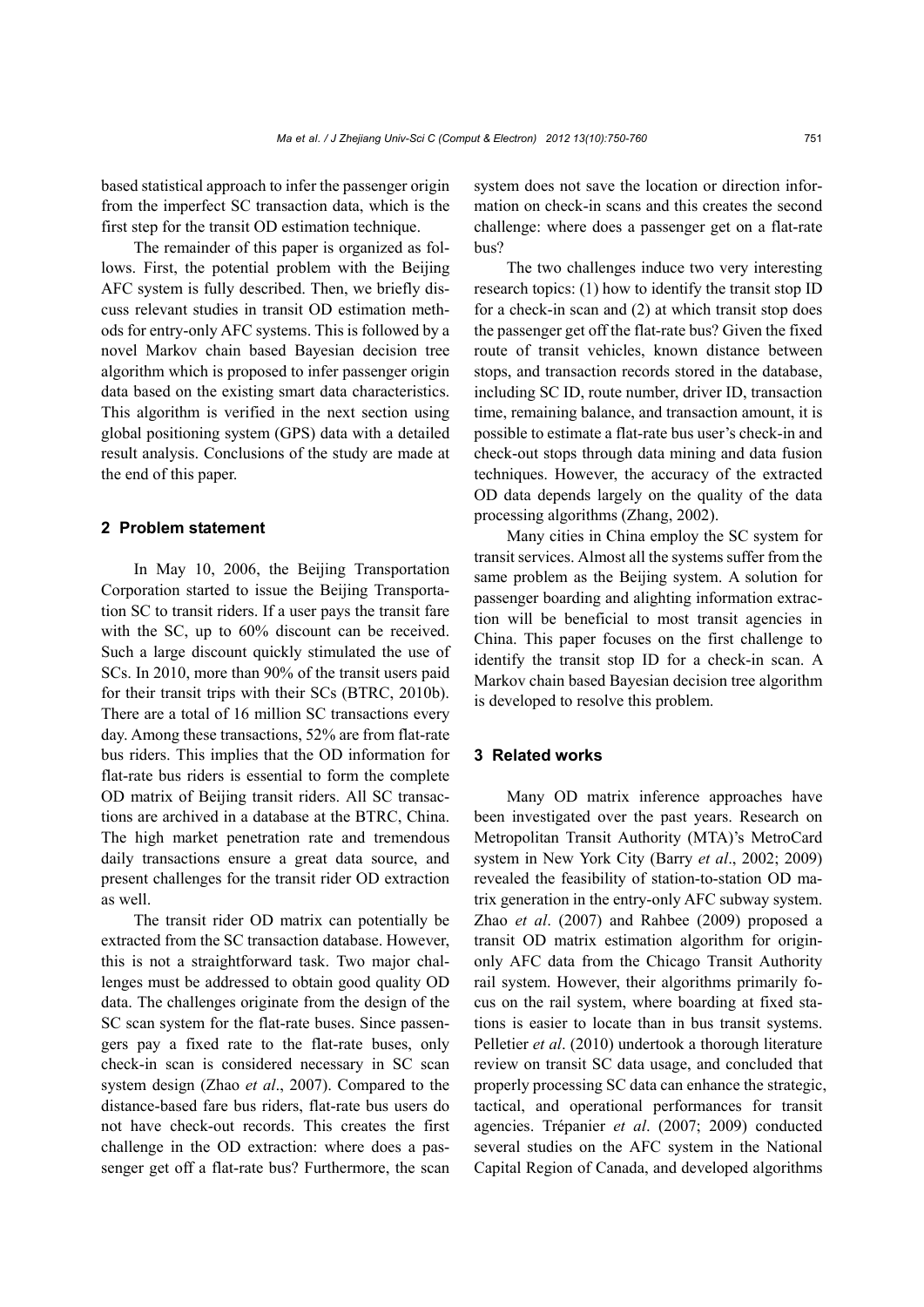to extract travel information from SC transaction data for transit performance measures. They evaluated various transit statistics and demonstrated the feasibility of developing a transit performance measurement system using SC data. Most of the aforementioned studies are based on the entry-only AFC system, where boarding information is known in advance. In several existing AFC systems with missing boarding stops, researchers incorporated other data sources to jointly infer boarding locations, such as automated passenger counter (APC) data, schedule data, and GPS data. Farzin (2008) outlined a process to construct an automated transit OD matrix based on SC and GPS data in Brazil. Nassir *et al*. (2011) integrated APC data, GPS data, and transit schedule data with AFC data to estimate the stop-level passenger origin and destination. The AFC system of the city of Changchun (China) lacks both boarding and alighting stops; hence, Zhang *et al*. (2007) designed an on-bus questionnaire to match each passenger's boarding time for origin inference. To the best of our knowledge, few studies were undertaken to infer passenger's origin from the entry-only AFC system with the missing boarding information. Review of the existing literature did not identify any approach suitable for passenger OD information extraction from Beijing SC transaction data. Hence, an algorithm applicable for the Beijing AFC system is highly desired.

# **4 Methodology**

As mentioned in Section 2, the boarding stop and bus direction information is missing in the Beijing transit SC transaction database. Boarding stop is not directly available from the database. However, most passengers scan their cards immediately when boarding and almost all passengers have completed the check-in scan before arriving at the next stop. This indicates that the first passenger's transaction time can be safely assumed as the group of passengers' boarding time at the same stop. The challenge is then to identify the bus location at the moment of the SC transaction, so that we can infer the onboard stop for that passenger. However, this is not easy as the SC system for the flat-rate bus does not record the bus location. We know the time each transaction occurred on a bus of a particular route under the operation of a particular driver, but nothing else is known from the SC transaction database. Nonetheless, we can extract boarding volume changes with time and passengers who made transfers. By mining these data and combining transit route maps, we may accomplish our goal. Therefore, a two-step approach is designed for passenger origin data extraction: SC data clustering and transit stop recognition. Details of each step are described below.

## **4.1 Smart card data clustering**

### 4.1.1 Transaction data classification

First, we need to sort SC transactions by the transit vehicle number. This results in a list of SC transactions in the vehicle for the entire period of operations for each day. During the operational period, the vehicle may have two to ten round-trip runs depending on the round-trip length and roadway condition. At a terminal station, a transit vehicle may take a break or continue running, so there is no obvious signal for the end of a trip (a trip is defined as the journey from one terminus to the other terminus). Meanwhile, there are a varying number of passengers at each stop, including some stops with no passengers.

For stops with several passengers boarding, all transactions can be classified into one group based on the interval between their transactions. Thus, the clustered SC transactions can be represented by a time series of check-in passenger volumes at stops (Table 1).

**Table 1 The four clustered smart card transactions** 

| Parameter                       | Value/Description |                                         |         |         |  |
|---------------------------------|-------------------|-----------------------------------------|---------|---------|--|
|                                 |                   | Cluster 1 Cluster 2 Cluster 3 Cluster 4 |         |         |  |
| Stop ID                         |                   | Unknown Unknown Unknown Unknown         |         |         |  |
| Stop name                       |                   | Unknown Unknown Unknown Unknown         |         |         |  |
| Total number of<br>transactions | 18                | 9                                       | 11      | 27      |  |
| Transaction<br>timestamp        | 5:26:36           | 5:41:02                                 | 5:44:18 | 5:48:53 |  |
| Time difference                 | 0.14.26           | 0.03.16                                 | 0.04.35 | 0:01:00 |  |

In Table 1, the 'total number of transactions' indicates the total boarding passengers in one stop, 'transaction timestamp' is recorded as the time when the first passenger boards in this stop, and 'time difference' means the elapsed time between the boarding times at this stop and at the next stop with boarding passengers. Unlike most entry-only AFC systems in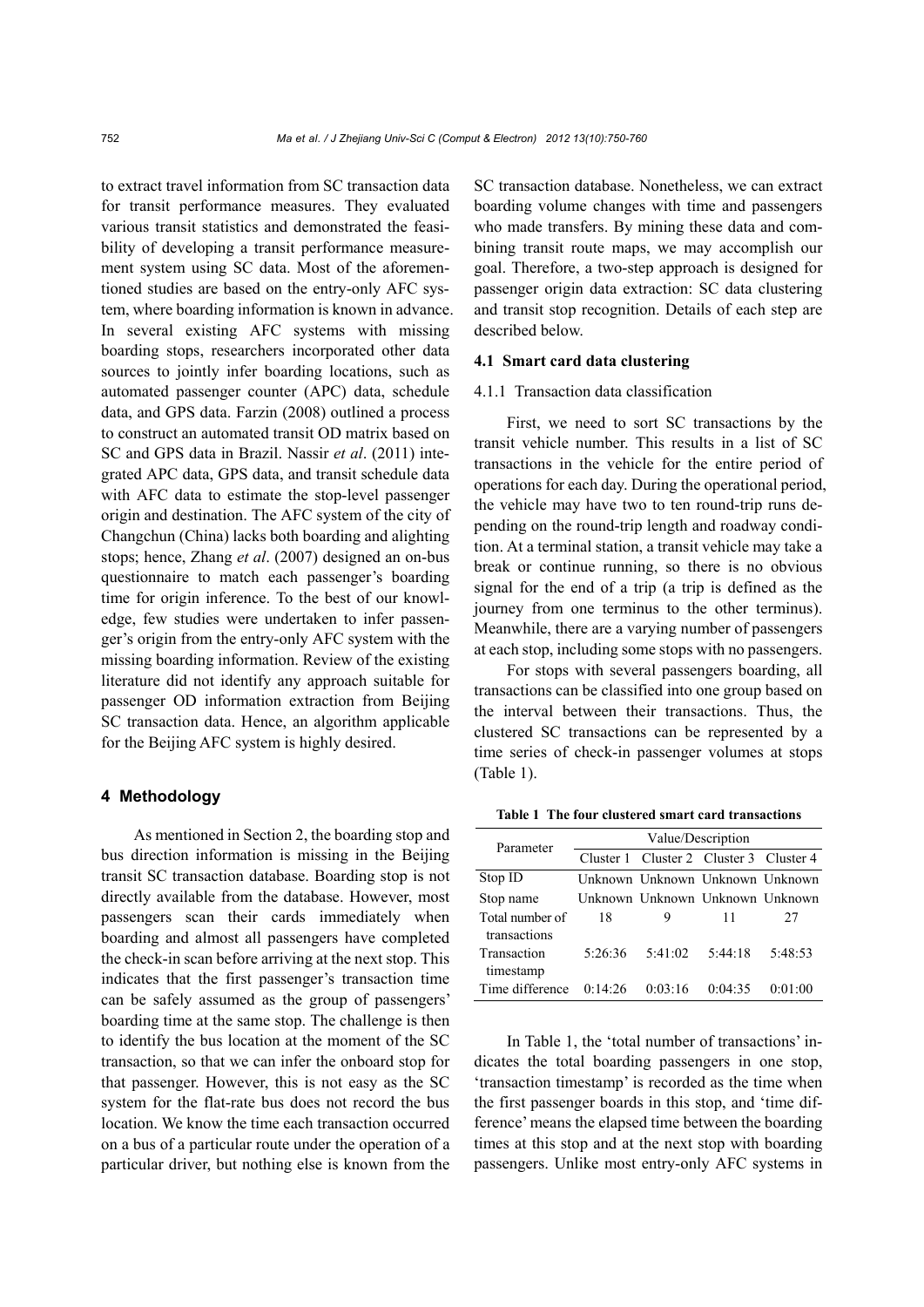the US, the stop name and ID from each transaction are unknown in the Beijing AFC system. Most buses in service follow the predefined order of stops; however, it is still possible that there is no passenger boarding in a specific stop, and thus two consecutive SC transaction clusters do not necessarily correspond to two physically consecutive stops. Obviously, this further complicates the situation and the algorithm should map each cluster into the corresponding boarding stop ID.

In summary, the SC data clustering algorithm contains the following three steps:

1. All transaction data for each bus are sorted by the transaction timestamp in ascending order.

2. For two consecutive records, if their transaction time difference is within 60 s, these two transactions are included in one cluster; otherwise, another cluster is initiated.

3. If the transaction time difference for two consecutive records is greater than 30 min or driver changing occurs, it is likely that the bus has arrived at the terminus, and for this bus, one bus trip has completed. The next record will be the beginning for the next bus trip.

The results of the clustering process are several sequences of clustered transactions. Each sequence may contain one or more trips of the transit vehicle. For particular routes, due to the limited space in the terminus or busy transit schedule, bus layover time may be too short to be used as a separation symbol for trips. Such buses may have a very long clustered sequence, which makes the pattern discovery process very challenging. Furthermore, unfamiliar passengers or passengers boarding from the check-out doors (this occurs for very crowded buses) may take longer than 60 s to scan their cards. The delayed transaction may cause cluster assignment errors. Again, this adds extra challenge to the follow-up passenger origin extraction process.

## 4.1.2 Transaction cluster sequence segmentation

Beijing has a huge transit network with nearly 1000 routes. It is quite common to see passengers transfer between transit routes. Through transfer activity analysis, we can further segment the clustered transaction sequence into shorter series to reduce the uncertainty in passenger OD estimation (Jang, 2010). The key principle used for transfer stop identification is that the alighting stop in the previous route is assumed to be spatially the closest to the boarding stop for the next route. This is reasonable because most passengers choose the closest stop for transit transfer (Chu and Chapleau, 2008).

Assume a passenger *k* makes a transfer from route *i* to route *j*. If either of the two routes is distancebased-rate bus or a subway line, then we can identify the name of the transfer station. Even if both routes are flat-rate bus routes, for a unique transferring location, we can still use the transfer information to identify the transfer bus stop ID and name. In addition, the walking distance between the two stops is needed to infer the time when the flat-rate bus arrives at the transfer stop.

Based on the identified transfer stops, we can further segment the transaction cluster sequence into shorter cluster series. Each series is bounded by either the termini or the identified bus stops. The segmented series of transaction clusters will be used as the input for the subsequent transit stop inference algorithm.

# **4.2 Data mining for transit stop recognition**

If we treat each segmented series of transaction clusters as an unknown pattern, this unknown pattern can be considered as a sample of the sequential stops on the bus route. If every stop has boarding passengers, this unknown pattern is identical to the known bus stop sequence. Also, since distance and speed limit between stops are known, travel time between stops is highly predictable if there is no traffic jam. In reality, however, there may be a varying distribution of passengers boarding at any given stop, and roadway congestion may result in unpredictable delays. Therefore, unknown pattern recognition is a very challenging issue. Once the unknown pattern is recognized, the boarding stop for any passenger becomes clear.

The Bayesian decision tree algorithm is one of the widely used data mining techniques for pattern recognition (Janssens *et al*., 2006). Each node in the Bayesian decision tree is connected through the Bayesian conditional probability, and the entire tree is constructed directionally from the root node to the leaf nodes. Applying this technique to the current problem, we can represent the known starting stop as the root. Denoting the current boarding stop ID at time step  $k$  as  $S_k$ , and the next boarding stop ID at time step  $k+1$  as  $S_{k+1}$ , according to Bayesian inference theory (Bayes and Price, 1763),  $S_{k+1}$  can be calculated as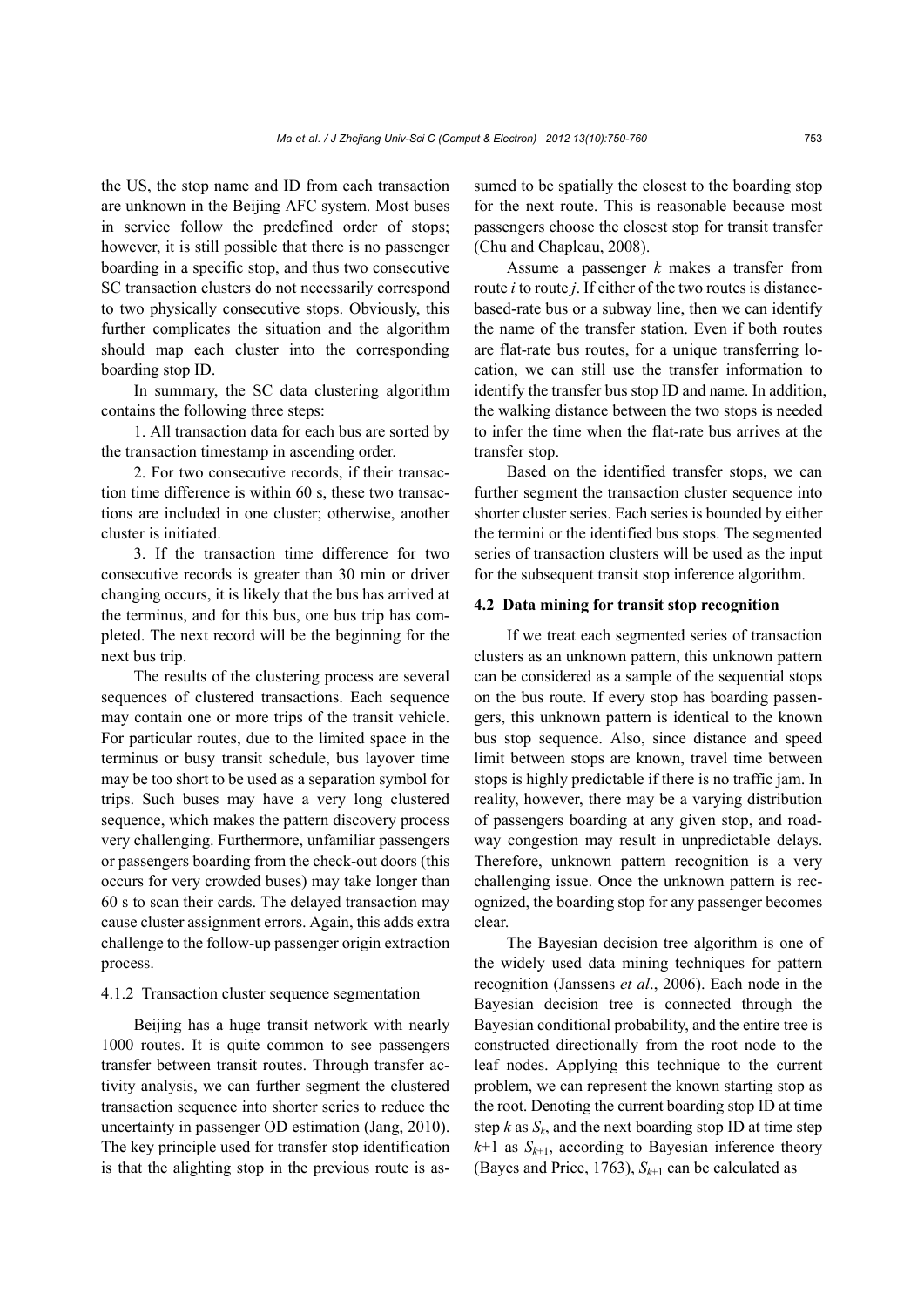$$
S_{k+1} = \arg\max_{j} \Pr(S_{k+1} = j \mid S_1, S_2, ..., S_k), \tag{1}
$$

where  $Pr(S_{k+1} | S_1, S_2, ..., S_k)$  is the conditional probability of the next boarding stop being  $S_{k+1}$ , given the previous boarding stop sequence  $S_1, S_2, ..., S_k$ .

A Bayesian decision tree represents many possible known patterns. We need to compute the probability for each known pattern to match the unknown pattern. By further observation, we can find that the probability of passengers boarding at *Sk*+1 at time step  $k+1$  is related only to whether the last boarding stop is  $S_k$  at time step *k*. This is because if the transaction time and corresponding bus location for SC transaction cluster *k* are known, the next SC transaction cluster  $k+1$  relies only on how fast the bus travels during the time period between SC transaction clusters *k* and *k*+1. In this case, an SC transaction series can be recognized as a Markov chain process. Markov chain is a stochastic process with the property that the next state relies only on the current state. Therefore,  $S_{k+1}$  can be rewritten as

$$
S_{k+1} = \arg \max_{j} \Pr(S_{k+1} = j | S_1, S_2, ..., S_k)
$$
  
= 
$$
\arg \max_{j} \Pr(S_{k+1} = j | S_k = i)
$$
 (2)  
s.t.  $i < j$ .

The single-step Markov transition probability is defined as  $Pr(S_{k+1} = j | S_k = i)$ , also denoted as  $p_{ij}$ , with *i* and *j* being the stop IDs. Without losing generality, we assume the bus is moving outbound with an increasing trend of stop ID toward the destination. Then the transition probability matrix *Π* can be simplified as

$$
\mathbf{\Pi} = \begin{pmatrix} p_{11} & p_{12} & \cdots & p_{1n} \\ p_{21} & p_{22} & \cdots & p_{2n} \\ \vdots & \vdots & & \vdots \\ p_{(n-1)1} & p_{(n-1)2} & \cdots & p_{(n-1)n} \\ p_{n1} & p_{n2} & \cdots & p_{nn} \end{pmatrix}
$$

$$
= \begin{pmatrix} 1 - \sum_{i=2}^{n} p_{1i} & p_{12} & \cdots & p_{1n} \\ 0 & 1 - \sum_{i=2}^{n} p_{2i} & \cdots & p_{2n} \\ \vdots & \vdots & & \vdots \\ 0 & 0 & \cdots & p_{(n-1)n} \\ 0 & 0 & \cdots & 1 \end{pmatrix},
$$
(3)

where *n* is the total number of stops for the bus route. This transition probability matrix plays a vital role in determining the potential stop ID for the next time step.

# 4.2.1 Transition matrix generation

To recognize the unknown pattern, it is critical to develop a measure to quantify  $p_{ij}$ , the possibility of the next boarding stop being stop *j* conditioned on the previous boarding stop being *i*. The higher the  $p_{ij}$ , the more likely the next SC transaction cluster corresponds to boarding passengers at stop *j*. In other words,  $p_{ii}$  represents the probability of the next SC transaction cluster timestamp being the bus boarding time at stop *j*. That is to say, the boarding time in stop *j* for cluster *k*+1 can be predicted based on the travel distance from stops *i* to *j* and average bus speed. Then, the calculated time can be used as an indicator to compare with the real transaction timestamp for cluster *k*+1. From this point, the average speed between stops *i* and *j* will be a key variable. If the timestamp is  $t_k$  for cluster  $k$ , and  $t_{k+1}$  for cluster  $k+1$ , then the bus travel time from time steps  $k$  to  $k+1$  is  $t_{k+1}-t_k$ . The stop distance between stops *j* and *i* is  $D_{ij}$ . Then the average bus travel speed  $V_{ij}$  can be expressed as

$$
V_{ij} = \frac{D_{ij}}{t_{k+1} - t_k},
$$
\n(4)

where  $V_{ij}$  is a random variable depending on the traffic condition at the moment.  $V_{ij}$  is considered to be normally distributed, and its probability density function can be adopted to quantify  $p_{ij}$ .

In the speed normal distribution, the mean travel speed  $\mu_{ij}$  and standard deviation  $\sigma_{ij}$  can be calculated from all buses with GPS devices in the same route. Under this circumstance, the boarding time for each stop can be inferred by matching GPS data and stop location information. Using the inferred boarding time difference and distance between stops *i* and *j*, we can calculate the mean travel speed  $\mu_{ij}$  and standard deviation  $\sigma_{ij}$  as a priori information. Note that the mean speed and standard deviation are not dependent on GPS data, but can be obtained using other data sources such as distance-based-rate SC transaction data. A sensitivity analysis further demonstrates the algorithm's robustness even with fluctuations on both mean speed and standard deviation.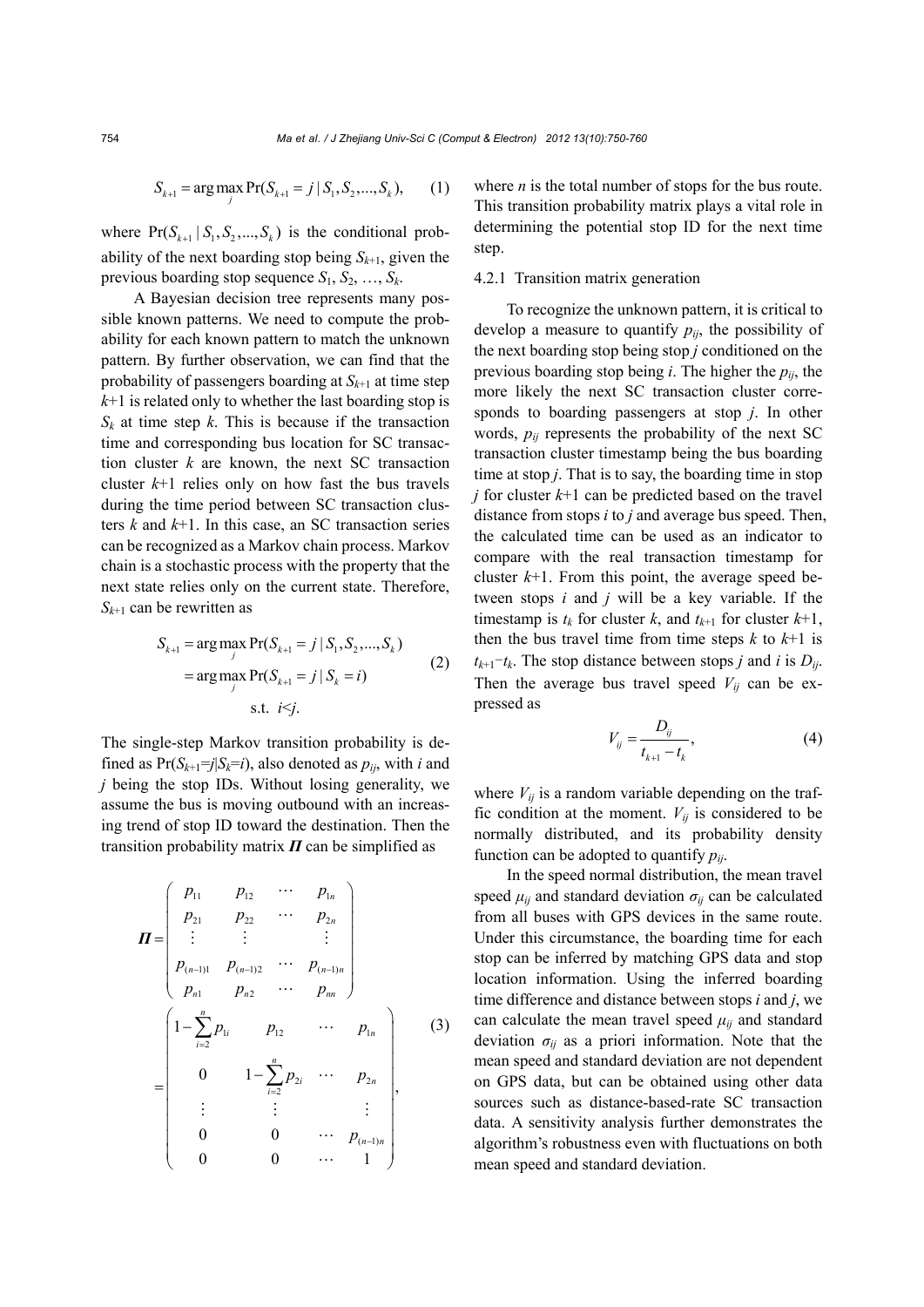Then, the transition probability can be reformulated as

$$
p_{ij} = Pr(S_{k+1} = j | S_k = i)
$$
  
=  $\int_{z_{ij}-A}^{z_{ij}+A} \frac{1}{\sqrt{2\pi}} exp(-z^2 / 2) dz$  (5)  
 $\approx \frac{1}{\sqrt{2\pi}} exp(-z_{ij}^2 / 2) \cdot 2A,$ 

where  $z_{ij}=(V_{ij}-\mu_{ij})/\sigma_{ij}$  is the standardized travel speed between stops *j* and *i*. *Δ* is a small increment of the travel speed, and will not impact the algorithm result, since it is a common term for each transition probability.

Each element in the transition matrix can be quantified in the same way as Eq. (5). With the complete transition matrix, the unknown pattern of SC transaction series can be recognized as

$$
[S_{k+1}, S_k, S_{k-1},..., S_1]
$$
  
\n= arg max<sub>S<sub>1</sub>S<sub>2</sub>...S<sub>k+1</sub></sub>  $\big(Pr(S_{k+1}, S_k, S_{k-1},..., S_1)$   
\n= arg max<sub>S<sub>1</sub>S<sub>2</sub>...S<sub>k+1</sub></sub>  $(Pr(S_{k+1} | S_k, S_{k-1},..., S_1) Pr(S_k, S_{k-1},..., S_1))$   
\n= arg max<sub>S<sub>1</sub>S<sub>2</sub>...S<sub>k+1</sub></sub>  $(Pr(S_{k+1} | S_k) Pr(S_k | S_{k-1}) \cdots Pr(S_2 | S_1))$   
\n= arg max<sub>S<sub>1</sub>S<sub>2</sub>...S<sub>k+1</sub></sub>  $\bigg( \prod_{n=1}^{k} Pr(S_{n+1} = j | S_n = i) \bigg)$   
\n= arg max<sub>S<sub>1</sub>S<sub>2</sub>...S<sub>k+1</sub></sub>  $\bigg( \prod_{n=1}^{k} Pr(S_{n+1} = j | S_n = i) \bigg)$   
\n $\triangleq$  arg max<sub>S<sub>1</sub>S<sub>2</sub>...S<sub>k+1</sub></sub>  $\overline{P}(k + 1),$  (6)

where  $\overline{P}(k+1)$  denotes the geometric mean of the probabilities of the passenger boarding stop sequence at time step  $k+1$ . It is also the probability that the identified stop sequence matches the unknown pattern.

Although GPS data are used, as a matter of fact, the algorithm is not very sensitive to either the mean speed or standard deviation, as will be demonstrated later by variable sensitivity analysis.

# **5 Algorithm implementation and optimization**

# **5.1 Implementation**

Fig. 1 illustrates the process of using the Markov chain based Bayesian decision tree algorithm for

transit origin information extraction. Before estimating a passenger boarding stop, we need to assume that there must be passengers boarding within the first three stops in one route, and this stop is used as the root node in the Bayesian decision tree to initiate the algorithm. This assumption is reasonable for the Beijing transit system because for approximately 95% flat-rate buses, there are transactions within the first three stops, at any time period, based on our survey.



**Fig. 1 Flow chart of the Markov chain based Bayesian decision tree algorithm** 

 $p_{\text{route}}$ : Bayesian decision path probability;  $p_{\text{min}}$ : path probability threshold

As mentioned in previous sections, due to the nature of transaction data, several defects need to be addressed in the process of the Markov chain based Bayesian decision tree algorithm.

1. Direction identification

The Beijing transit AFC system does not log the travel direction information for each route. We need to determine whether the bus is traveling inbound or outbound before algorithm execution. The solution is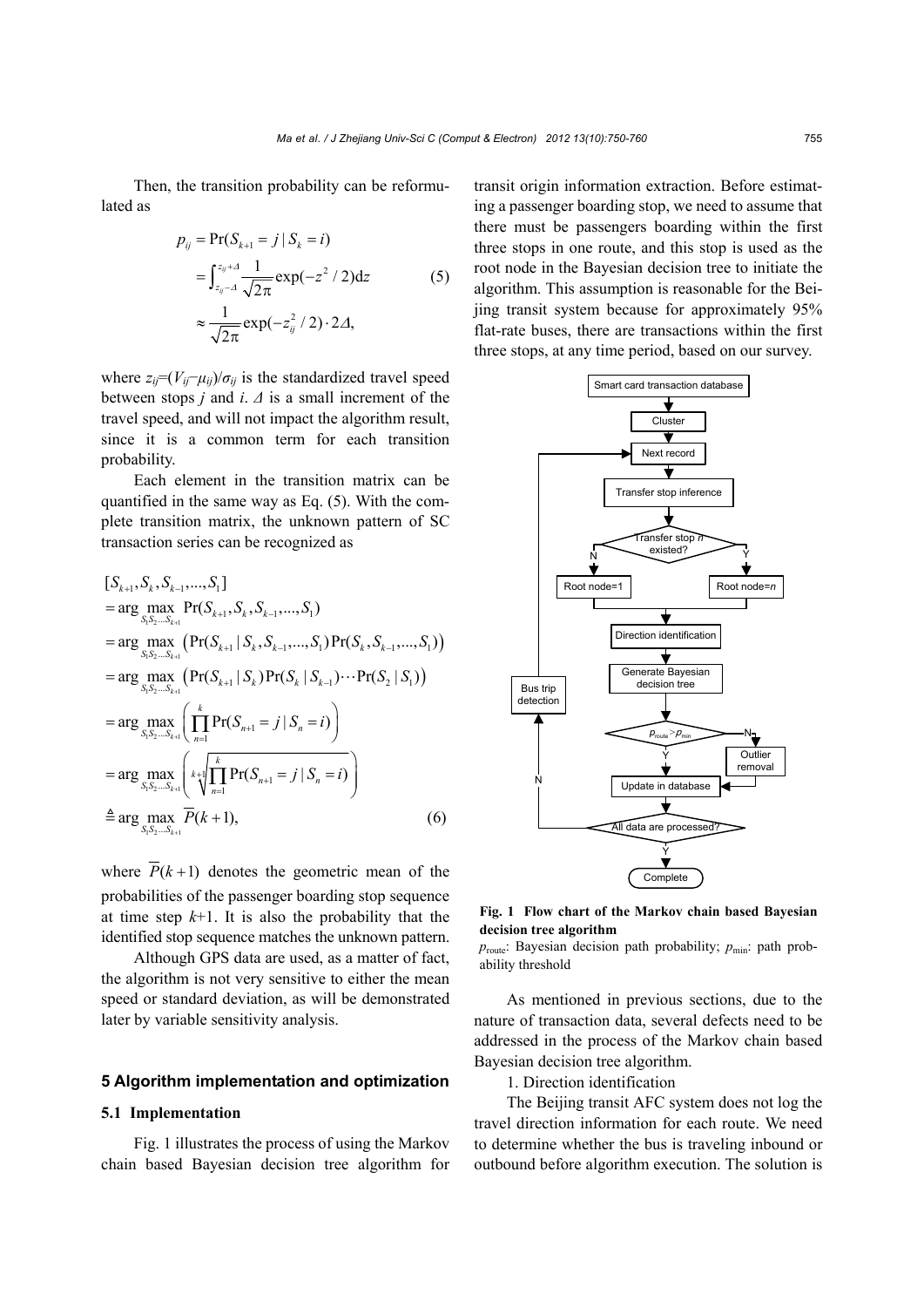that we construct two Bayesian decision trees in each direction, with the roots being the first stop (terminus), second stop, and third stop, respectively. Then the probability of the most likely stop sequence from each of the six trees will be compared and the one with the highest path probability wins.

2. Outlier removal

As mentioned in Section 4.1, in some cases, the delayed transactions impact the accuracy of the clustering algorithm, and these abnormal transactions are also labeled as outliers. The principal difficulty is that two inconsistent SC transactions by timestamp that should be classified in one cluster may be read separately, and thus the latter will be classified as another cluster for the next stop. For instance, at a particular stop, one passenger gets on the bus and pays the fare at 8:00 AM, and another passenger swipes his/her SC at 8:10 AM. Due to the relatively large transaction timestamp gap, the second transaction will be assigned to another cluster. In this case, the boarding stop ID will be misidentified.

The strategy used to remove these outliers is that we set a path probability threshold  $p_{\text{min}}$ . If the decision tree starts with a false root node (e.g., the initial SC transaction cluster is misidentified), its error will be accumulated and extended in the following leave nodes. As a result, the path probability decreases as the time step increases, and the initial cluster is then abandoned; thus, we restart the computation process from the next cluster, until we find the path probability that exceeds the threshold.

#### 3. Bus trip detection

The journey from the initial bus stop to the terminus is defined as a bus trip. The bus terminus is designed for bus turning, layover, and driver change. It is also the starting stop on the bus timetable. However, in the Beijing transit network, some bus termini are located in the busy street or have limited space. Hence, buses using these termini have to begin their next trip in a short time period without causing an obstruction. This is a challenging issue in the procedure of passenger origin inference, since the initial stop (root node) in the Bayesian decision tree may be misidentified if the bus trip is mistakenly detected. Similar to the solution to outlier removal, the same threshold  $p_{\text{min}}$  can ensure the correct initial root node in the Bayesian decision tree.

This algorithm was successfully implemented in Microsoft Visual C#, and all the SC transaction data were stored in the Microsoft SQL server database.

#### **5.2 Computational performance optimization**

Although we have illustrated the mathematical form of the Markov chain based Bayesian decision tree in theory, this algorithm presented above has not been applied in the real dataset. Cooper (1990) has proven that the Bayesian decision tree algorithm is an NP-hard problem, which means this algorithm cannot be solved in polynomial time. The conventional approach to calculating the path probability for all the potential boarding stop sequences is computationally expensive, especially for the long sequences. To better explain this challenge, an example is shown in Fig. 2.



**Fig. 2 A Bayesian decision tree algorithm example** 

Assume the initial boarding stop is 1. The potential stop in the next step could be stop 2, stop 3, or stop 4, since they are all in the reachable range. Assuming the situations are similar for the remaining stops, a decision tree is fully established following the approach as shown in Fig. 2. The traditional exhaustive search is to traverse each potential path and select the maximum probability. Based on this method, we need to calculate the path probability nine times. This implies that the number of paths to be calculated increases exponentially as the time step increases. However, at time step 3, there are two or more paths ending with stops 3, 4, and 5. Before carrying out the computation in the next time step, we can compare the probabilities of the paths with the same ending stop, and choose the maximum one, which is also called the 'partial best path'.

In time step 3, only the following five paths are selected:  $1\rightarrow 2\rightarrow 3$ ,  $1\rightarrow 2\rightarrow 4$ ,  $1\rightarrow 2\rightarrow 5$ ,  $1\rightarrow 3\rightarrow 6$ , and 1→4→7. Recall that in the Markov chain model, given a previous state sequence, the probability of the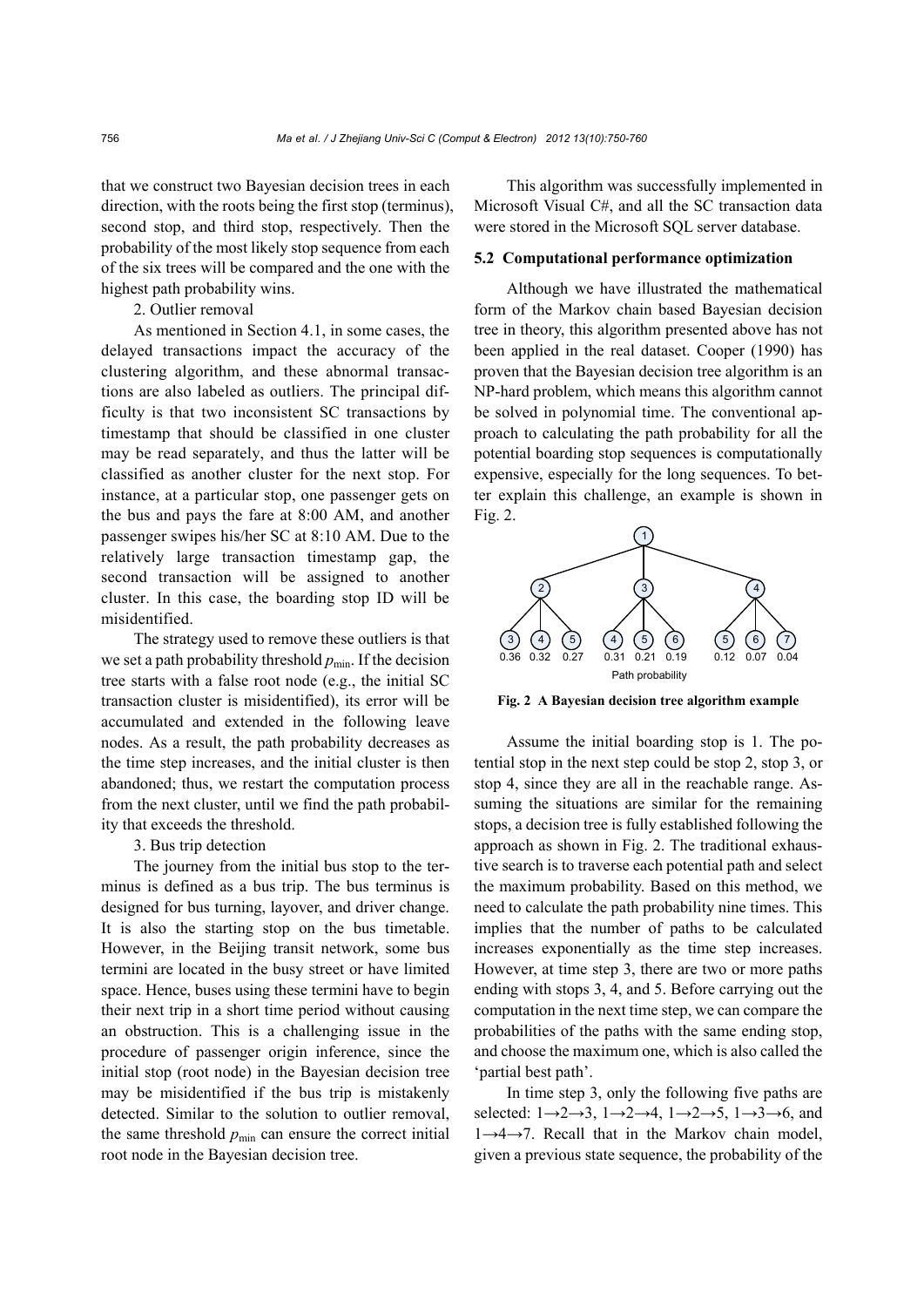current state depends only on the previous state. Hence, the most probable paths in time step 4 are guaranteed by the five paths calculated in time step 3 without extra computations of other paths. According to Eq. (6), we can express the optimized procedure as

$$
\overline{P}(k+1) = \max_{i,j} \left( \overline{P}(k)^k \sqrt[4]{\Pr(S_{k+1} = j \mid S_k = i)} \right). \quad (7)
$$

We can now calculate the probability at each time step recursively until the end of the route. Computing the probability in this way is far less computationally expensive than calculating the probabilities for all sequences. Denoting the total number of stops for a specific route as *n*, and classifying the SC transactions in *m* clusters, which correspond to *m* time steps in Bayesian decision trees, the computational complexity of the exhaustive approach is  $O(m^n)$ . While using the optimized algorithm, the computational complexity is only *O*(*mn*). With the optimization, the algorithm can be solved in finite time, and can be efficiently applied in reality.

## **6 Validation and analysis**

By installing GPS receivers on flat-rate buses, we can collect the bus geospatial information and spot speed data in a real-time manner. These data provide the opportunity to validate the Markov chain based Bayesian decision tree algorithm developed in this study for passenger origin data extraction. GPS coordinates and timestamp can be used to determine bus boarding and alighting location and time. First, the geographical features of bus stops and consecutive GPS records for each bus are joined using latitude and longitude coordinates. Then, by matching the passenger check-in time in the SC transaction database, the boarding stop ID can be associated with each transaction. The inferred stop ID using GPS data can be considered as 'ground truth' data for comparison.

In this section, the Markov chain based Bayesian decision tree algorithm is first validated using GPS data for two flat-rate based routes, and then a bus travel speed sensitivity analysis is conducted to investigate the impacts of the speed mean and standard deviation calculated from GPS data.

#### **6.1 Algorithm validation**

Two flat-rate based routes with buses equipped with GPS devices were selected (Fig. 3). The SC transaction data and GPS data were recorded on April 7, 2010. Route 300 is a loop route with 30 stops. Thereby, the initial stop and terminus for Route 300 are identical. There are totally 32 stops in Route 67 for both inbound and outbound directions.



**Fig. 3 Map of Routes 67 and 300 in the Beijing transit network (the red line is Route 67 and the blue line is Route 300)** 

References to color refer to the online version of this figure

The algorithm results are listed in Tables 2 and 3. There are a total of 12187 SC transactions mapped with GPS data for Route 67, and 24059 transactions for Route 300. The error is defined as the stop ID difference (two stops next to each other should have consecutive IDs) between the ground truth stop based on GPS data and the inferred stop using the proposed algorithm, the 'percentage in results' is equal to the number of records divided by the number of inferred transactions, and the 'percentage in total transactions' is calculated as the number of records divided by the number of total transactions. For Route 67, 94% passenger boarding stops were deducted by the algorithm. There are 8055 recognized boarding stops whose absolute deviations to the true stop IDs are within three, accounting for approximately 70% of the total identified stops or 66% of the entire SC transactions. However, for Route 300, the algorithm result accuracy decreases slightly compared with that of Route 67. Out of the identified stops, 68% are within three stops from the ground truth, corresponding to 65% of the entire SC transactions. The reduced accuracy is largely due to the loop route for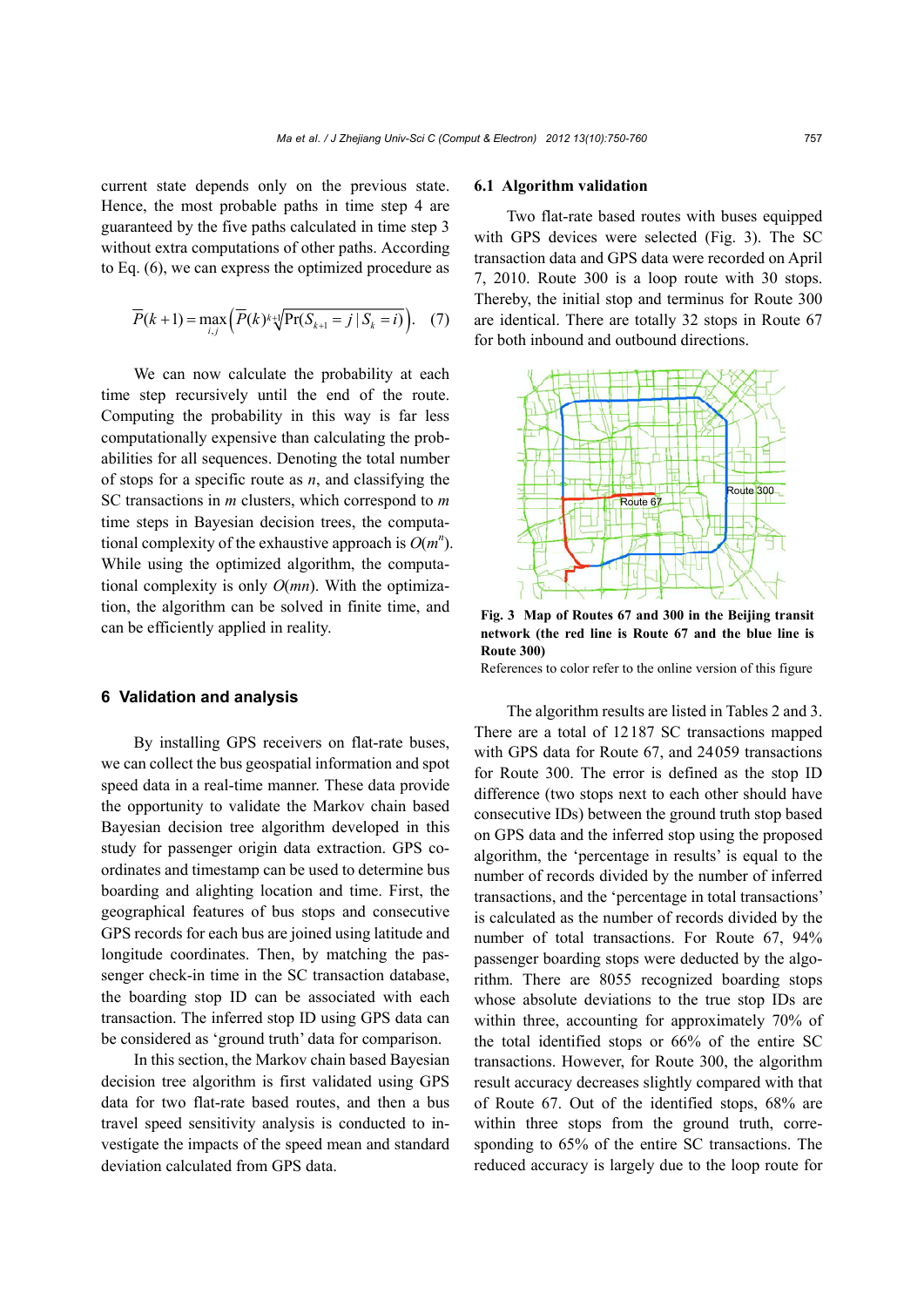Route 300, whose buses start and end in the same place and bus drivers have only a very short layover time in the terminus. This makes it very difficult to detect the initial stop. A wrong root stop will impact the algorithm results consequently.

**Table 2 Results of the Markov chain Bayesian decision tree algorithm for Route 67** 

| Stop ID   | Number of | Percentage | Percentage in      |
|-----------|-----------|------------|--------------------|
| error     | records   | in results | total transactions |
| <1        | 1529      | 13%        | 13%                |
| $\langle$ | 3926      | 34%        | 33%                |
| $\leq$ 3  | 5882      | 51%        | 48%                |
| $\leq 4$  | 8055      | 70%        | 66%                |
| >4        | 3380      | 30%        | 28%                |
| Total     | 11435     | 100%       | 94%                |

**Table 3 Results of the Markov chain Bayesian decision tree algorithm for Route 300** 

| Stop ID<br>error | Number<br>of records | Percentage<br>in results | Percentage in<br>total transactions |
|------------------|----------------------|--------------------------|-------------------------------------|
| <1               | 3035                 | 14%                      | 13%                                 |
| $\langle$        | 7232                 | 33%                      | 30%                                 |
| $\leq$ 3         | 10988                | 50%                      | 48%                                 |
| $\leq 4$         | 14961                | 68%                      | 65%                                 |
| >4               | 6904                 | 32%                      | 28%                                 |
| Total            | 21865                | 100%                     | 93%                                 |

To further illustrate the effectiveness of the proposed algorithm, the error distribution for each stop is spatially presented on a geographic information system (GIS) map (Figs. 4a and 4b). For Route 67, errors for most stops are evenly distributed at different levels; however, the last few stop errors suffer from a slight increase. This is because the errors generated in previous stops are propagated to the last few stops and augmented. For Route 300, there are three missing stops (shown as exclamation marks on the GIS map) which cannot be detected by the proposed algorithm. Although the missing stops incur the erroneous identification of subsequent stops, the proposed algorithm is still able to limit the stop misdetection to within an acceptable range. The proposed algorithm generates a relatively high accuracy, and demonstrates its robust error tolerance capability.

The results are quite encouraging even with incomplete GIS information. In the Beijing transit network, the errors within three stops are acceptable for transit planning level study, since these stops are affiliated mostly with the same traffic analysis zone (TAZ).



**Fig. 4 Stop-level error distribution maps for Route 67 (a) and Route 300 (b) (numbers represent stop order)** 

# **6.2 Travel speed sensitivity analysis**

Recall that in computing the transition matrix, mean travel speed *μ* and standard deviation *σ* were calculated from GPS data. However, there are still many flat-rate routes without GPS devices. To understand how the algorithm result changes when the mean travel speed and standard deviation are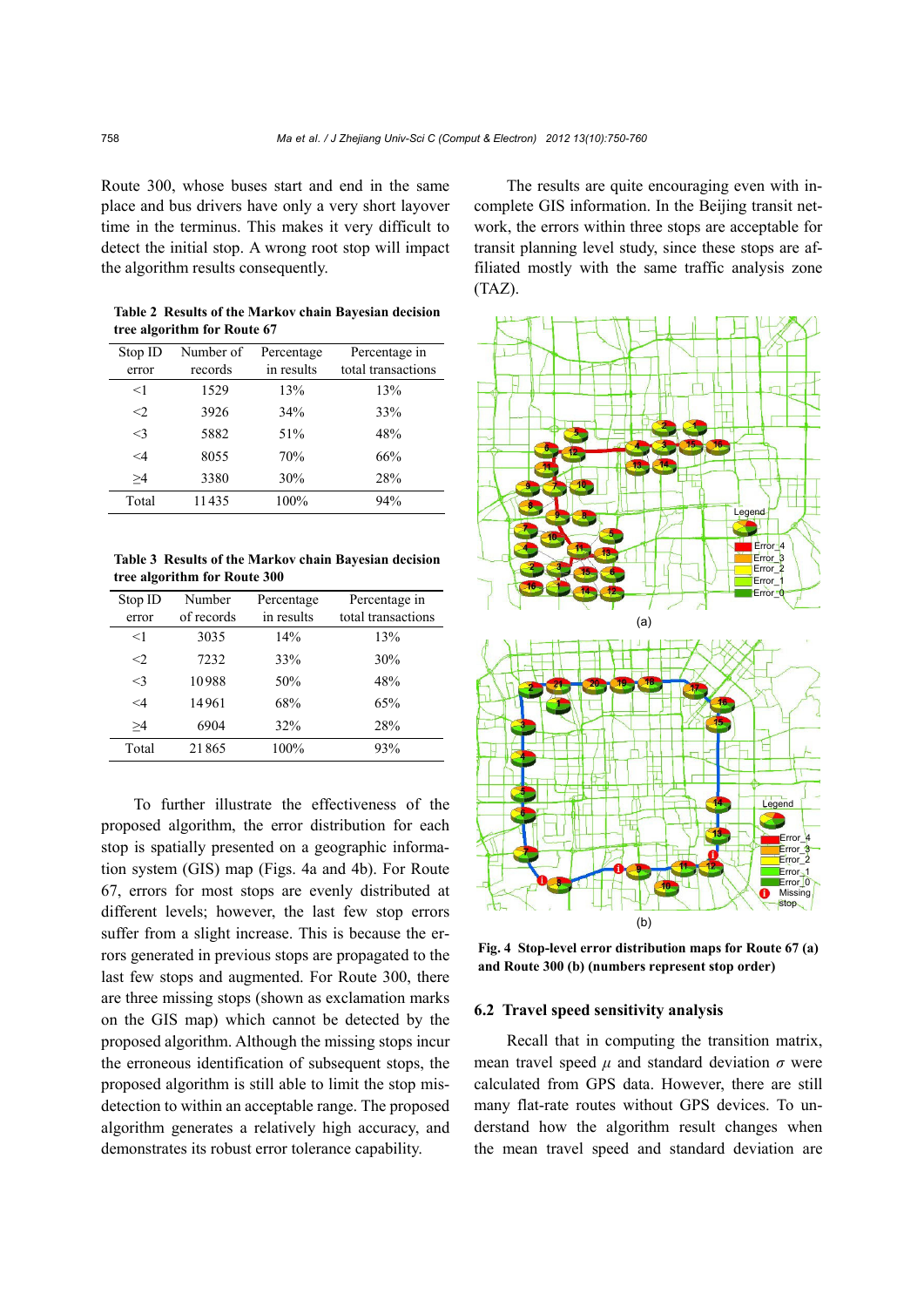inaccurate, a sensitivity analysis was carried out. Tables 4 and 5 show the results when mean travel speed and standard deviation change for Route 67, where  $\Delta \sigma$  is defined as the standard deviation change, and  $\Delta \mu$  is defined as the mean change of speed.

**Table 4 Results of the Markov chain Bayesian decision tree algorithm for Route 67 when the travel speed standard deviation (Δ***σ***) changes** 

| Stop ID  | Number of records   |                      |                                                                       |                     |                      |
|----------|---------------------|----------------------|-----------------------------------------------------------------------|---------------------|----------------------|
| error    | $\Delta \sigma = 0$ | $\Lambda \sigma = 3$ | $\Lambda$ <sub><math>\sigma</math><math>=</math><math>-3</math></sub> | $\Delta \sigma = 5$ | $\Delta \sigma = -5$ |
| $<$ 1    | 1529                | 1555                 | 1407                                                                  | 1498                | 1453                 |
| $\leq$ 2 | 3926                | 4025                 | 3804                                                                  | 3960                | 3834                 |
| $\leq$ 3 | 5882                | 5837                 | 5887                                                                  | 5824                | 5824                 |
| $\leq$ 4 | 8055                | 8234                 | 8099                                                                  | 8114                | 7928                 |
| >4       | 3380                | 3128                 | 3432                                                                  | 3486                | 3389                 |
| Total    | 11435               | 11362                | 11531                                                                 | 11600               | 11317                |

**Table 5 Results of the Markov chain Bayesian decision tree algorithm for Route 67 when the mean travel speed (Δ***μ***, in km/h) changes** 

| Stop ID  | Number of records |                  |                   |                  |                   |
|----------|-------------------|------------------|-------------------|------------------|-------------------|
| error    | $\Delta \mu = 0$  | $\Delta \mu = 3$ | $\Delta \mu = -3$ | $\Delta \mu = 5$ | $\Delta \mu = -5$ |
| $<$ 1    | 1529              | 1387             | 1423              | 1238             | 1302              |
| $<$ 2    | 3926              | 3479             | 3653              | 3660             | 3503              |
| $\leq$ 3 | 5882              | 5487             | 5622              | 5491             | 5294              |
| $\leq 4$ | 8055              | 7878             | 7967              | 7714             | 7334              |
| >4       | 3380              | 3611             | 3405              | 4272             | 4087              |
| Total    | 11435             | 11489            | 11372             | 11986            | 11421             |

Tables 4 and 5 show that the impacts of the travel speed standard deviation changes are less than those of the mean travel speed changes. However, the accuracy of the algorithm is not highly sensitive to either the travel speed standard deviation or the mean. This is not surprising, because in a normal distribution, mean and standard deviation influence only the shape of the probability density function. As long as we make a reasonable assumption for bus travel speed calculation, the algorithm results will not fluctuate significantly. Even if there are no available GPS data, we can still calculate the travel speed, either from other flat-fare routes with GPS devices or from distance-based fare routes, which share common stops with the 'no-GPS' flat-fare route. Alternatively, traffic detectors can be used to calculate the travel speed.

# **7 Conclusions**

Different from most entry-only AFC systems in other countries, the Beijing AFC system does not record boarding location information when passengers get on the buses and swipe their SCs. This creates challenges for passenger OD estimation.

This study aims to tackle this issue. With further investigations on SC transactions data, we propose a Markov chain based Bayesian decision tree algorithm to infer passengers boarding stops. This algorithm is based on Bayesian conditional probability theory, and the probability density function of travel speed normal distribution is used to measure the randomness of passenger boarding stops, where its mean and variance are not sensitive to algorithm accuracy and thereby not dependent on other data sources. Moreover, we can use the time invariance of the Markov chain model to further reduce the computational complexity of the algorithm to linear load. The effectiveness of the optimized algorithm is proven using the SC transaction data from two routes.

This algorithm can still be improved in many ways. For instance, the algorithm does not perform well when the travel speed is not distinct; i.e., the travel speed probability calculated for each stop is similar. The countermeasure for this issue is to incorporate more feature matrices; e.g., the closeness between each stop and the subway stations or tourist spots is a factor to quantify the attractiveness for the transit ridership.

In summary, the Markov chain based Bayesian decision tree algorithm provides an effective data mining approach for passenger origin data extraction. It offers a start for mining transit passenger ODs from the SC transaction data for transit system planning and operations. The long-term research goal of this study is to establish a network-wide transit OD matrix for the Beijing transit performance measurement program, which can be used to estimate trip demand and optimize the bus schedule and route for policy makers and transit operators. This research contributes an effective statistical approach to extracting boarding information for the widely used entrymissing AFC system in China, which is feasible for implementation by practitioners. Furthermore, the algorithm sheds light on other unknown sequential pattern recognition problems in transportation, and can be generalized to other similar issues.